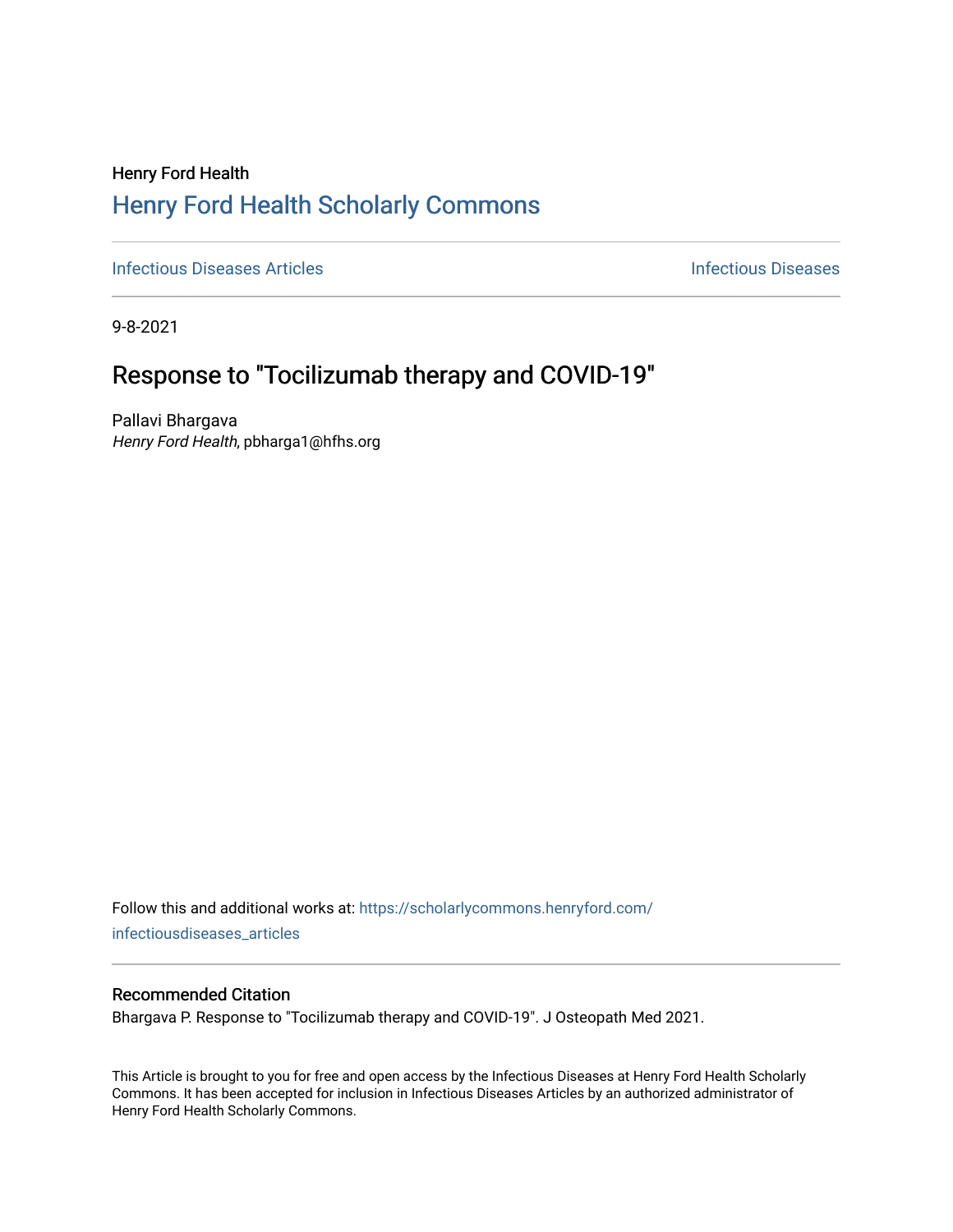#### Letter to the Editor

#### Pallavi Bhargava\*, MD

# Response to "Tocilizumab therapy and COVID-19"

<https://doi.org/10.1515/jom-2021-0212> Received August 24, 2021; accepted August 24, 2021; published online September 8, 2021

#### To the Editor:

Thank you for your interest [\[1](#page-1-0)] in our experience [\[2](#page-1-1)] using tocilizumab (TCZ) in critically ill patients with coronavirus 2019 (COVID-19). As you rightly pointed out, optimum timing of the drug's administration is critical for the mortality benefit that may come from use of the IL-6 antagonists (IL-6a). It is worth noting that in the REMAP-CAP trial [[3](#page-1-2)] which reported mortality benefit from IL-6a, patients were enrolled and randomized to receive the agent within 24 h of ICU admission and at a median of 1.4 days (IQR, 0.8–2.8) of hospital admission. Patients enrolled in the RECOVERY trial received TCZ within a median of two days from hospitalization [[4\]](#page-2-0). Even with this timely administration, the benefit of reduced progression to invasive mechanical ventilation (IMV), death, and cardiovascular support was greatest amongst the ones who were on high flow nasal canula (HFNC) and noninvasive ventilation (NIV). In a recent prospective meta-analysis [[5\]](#page-2-1) based on 10,930 patients hospitalized for COVID-19 from 27 randomized clinical trials, administration of IL-6a was associated with lower all-cause mortality 28 days after randomization. The association of IL-6a with lower 28-day all-cause mortality was more marked among patients who were not on IMV at randomization. Once again, the benefits of IL-6 receptor blockers were most evident among patients who received respiratory support with oxygen by nasal cannula, face mask, HFNC (OR for death, 0.81 [95% CI 0.67–0.98]), or NIV (OR 0.83 [95% CI 0.72–0.96]) vs. those who required IMV (OR 0.95 [95% CI 0.78–1.16]). There was no clear benefit associated with IL-6 blockade for reducing 90-day mortality or the duration of IMV among patients who were already on a IMV at the time of randomization [\[5](#page-2-1), [6\]](#page-2-2). Additionally, benefit was more marked when patients were already on corticosteroids at the time of randomization for TCZ [3[–](#page-1-2)5].

License.

Our TCZ experience [[2\]](#page-1-1) was from early in the pandemic (March–May 2020) when the drug was non-formulary, in short supply, and of unproven benefit. Its use was restricted per system guidelines for critically ill patients. All of our patients (100%) received corticosteroids. Our data shows the real-world experience in predominantly mechanically ventilated patients (87%) who received the medication at a mean of 12.6 days from illness onset and at day 6 after admission. TCZ use in our hospital system is now based on the NIH [\[7\]](#page-2-3) and IDSA guidelines [\[8\]](#page-2-4). It is administered (at 8 mg per kg of actual body weight with a maximum dose of 800 mg IV) early after admission to patients who have rapidly escalating  $O<sub>2</sub>$  requirements, elevated CRP, other markers of inflammation, or soon after admission in patients who require HFNC or ventilatory support in absence of active bacterial infection. Our experience [\[2](#page-1-1)] highlights that TCZ offered no survival advantage at day 30 in our cohort when it was used late in mechanically ventilated patients with acute respiratory distress syndrome (ARDS) from COVID-19.

We outlined in the limitations section that 90% of the patients who received TCZ in our study [\[2](#page-1-1)] had severe disease with respiratory failure requiring IMV before TCZ was given; therefore, we could not assess the potential benefit of TCZ in preventing disease progression in patients with less severe disease. More studies are needed to show benefit, if any, from TCZ use in mechanically ventilated patients with COVID-19 ARDS.

Research funding: None reported.

Author contributions: The author has accepted responsibility for the content of this manuscript and approved its submission.

Competing interests: None reported.

## References

- <span id="page-1-0"></span>1. Mungmunpuntipantip R, Wiwanitkit V. Tocilizumab therapy and COVID-19. J Osteopath Med 2021;121:865.
- <span id="page-1-1"></span>2. Saffo Z, Guo W, Springer K, Maksimowicz-McKinnon K, Kak V, McKinnon JE, et al. The role of tocilizumab therapy in critically ill patients with severe acute respiratory syndrome coronavirus 2. J Osteopath Med 2021;121:705–14.
- <span id="page-1-2"></span>3. Investigators REMAP-CAP, Gordon AC, Mouncey PR, Al-Beidh F, Rowan KM, Nichol AD, et al. Interleukin-6 receptor antagonists in critically ill patients with COVID-19. N Engl J Med 2021;384: 1491–502.

 $\bigcirc$  Open Access. © 2021 Pallavi Bhargava, published by De Gruyter.  $\bigcirc$  Breative This work is licensed under the Creative Commons Attribution 4.0 International

႕

<sup>\*</sup>Corresponding author: Pallavi Bhargava, MD, Division of Infectious Disease, Department of Internal Medicine, Henry Ford Health System, 2799 West Grand Blvd, Detroit, MI 48202, USA, E-mail: [pbharga1@hfhs.org](mailto:pbharga1@hfhs.org)